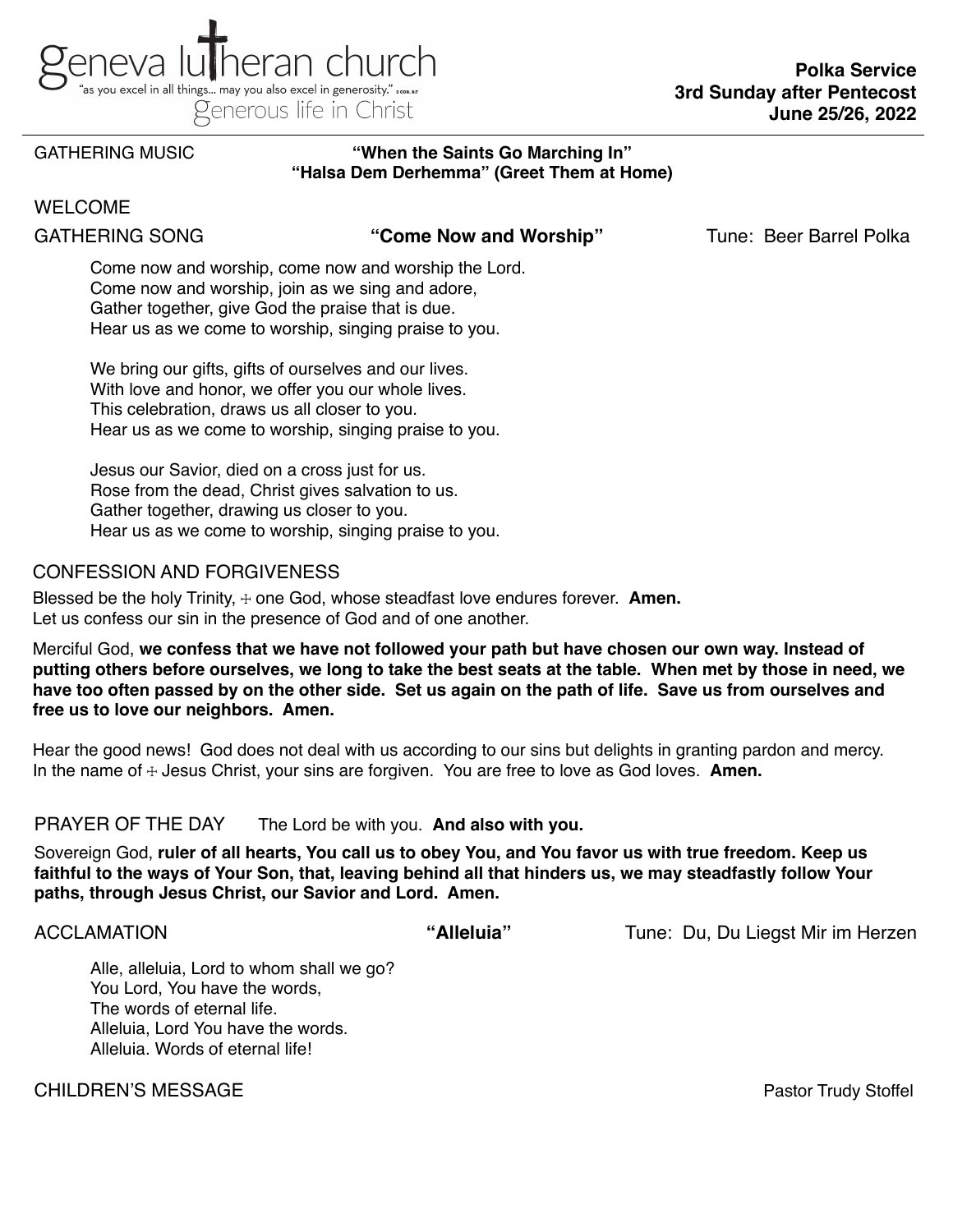### PREACHING TEXT: 2 Kings 2:1-2, 6-14 *Word of God, word of life.* **Thanks be to God.**

### SERMON Pastor Trudy Stoffel

## OFFERING

*Through your donations we are able to support the ministries of GLC including hospitality and community outreach. There are many ways you can give—place your offering in the plate at the back, put a check in the mail, text: 630-528-2407 with a dollar amount or give [online](https://secure.myvanco.com/YNE6) .*

## SPECIAL MUSIC **"Jesus Loves Me"**

OFFERING PRAYER

**Your church is composed of people like me. I help make it what it is.**

**It will be friendly, if I am. Its pews will be filled, if I help fill them, even if they don't look like pews. It will do great work, if I work. It will make generous gifts to many causes, if I am a generous giver. It will be a place of forgiveness and grace, if I forgive and receive forgiveness. It will bring other people into its worship and fellowship, here and online, if I invite and bring them. It will be a church where people grow in faith and serve you, if I am open to such growth and service. Therefore, with your help Lord, I shall dedicate myself to the task of being all the things you want your church to be. Amen.**

> *We welcome Kirsten Lisette White, daughter of Robyn & Bill White who joins us through the waters of baptism on June 26.*

People of God, do you promise to support Kirsten and her family and pray for her new life in Christ? **We do.**

### APOSTLES' CREED

Do you believe in God the Father? **I believe in God, the Father almighty, creator of heaven and earth.**

Do you believe in Jesus Christ, the son of God? **I believe in Jesus Christ, God's only Son, our Lord, who was conceived by the Holy Spirit, born of the virgin Mary, suffered under Pontius Pilate, was crucified, died and was buried; he descended to the dead. On the third day he rose again; he ascended into heaven, and is seated at the right hand of the Father, and he will come again to judge the living and the dead.**

Do you believe in God the Holy Spirit?

**I believe in the Holy Spirit, the holy catholic Church, the communion of saints, the forgiveness of sins, the resurrection of the body, and the life everlasting. Amen.**

PRAYERS After each petition: God of grace, **hear our prayer.**

Let us welcome the newly baptized. **We welcome you into the body of Christ and into the mission we share: join us in giving thanks and praise to God and bearing God's creative and redeeming word to all the world.** 

PEACE EUCHARISTIC PRAYER WORDS OF INSTITUTION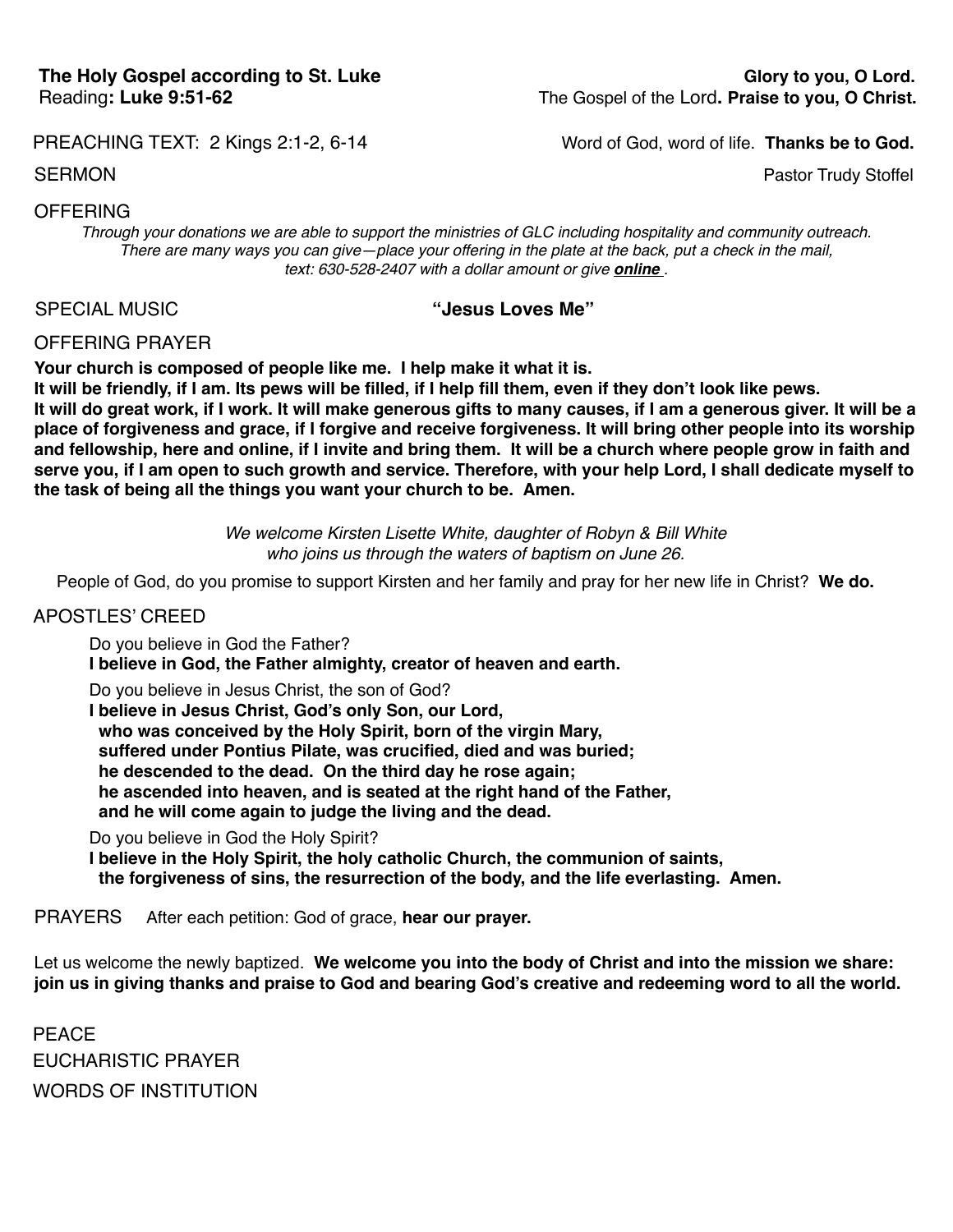# LORD'S PRAYER

**Our Father, who art in heaven, hallowed be thy name, thy kingdom come, thy will be done, on earth as it is in heaven. Give us this day our daily bread; and forgive us our trespasses, as we forgive those who trespass against us; and lead us not into temptation, but deliver us from evil. For thine is the kingdom, and the power, and the glory, forever and ever. Amen.**

# **COMMUNION**

## COMMUNION SONGS **"Let Us Break Bread"** BREAK BREAD TOGETHER

1 Let us break bread together on our knees; let us break bread together on our knees.

### *Refrain*

When I fall on my knees, with my face to the rising sun, O Lord, have mercy on me.

- 2 Let us drink wine together on our knees; let us drink wine together on our knees. *Refrain*
- 3 Let us praise God together on our knees; let us praise God together on our knees. *Refrain*

- 1 Amazing grace! how sweet the sound that saved a wretch like me! I once was lost, but now am found; was blind, but now I see.
- 2 'Twas grace that taught my heart to fear, and grace my fears relieved; how precious did that grace appear the hour I first believed!
- 3 Through many dangers, toils, and snares I have already come; 'tis grace has brought me safe thus far, and grace will lead me home.

# PRAYER

## ANNOUNCEMENTS

BLESSING **The Contract of Security 1999 "May the Lord" Tune: Edelweiss Tune: Edelweiss** 

May the Lord, mighty God, bless and keep us forever, Grant you peace, perfect peace, courage in every endeavor. Lift up your eyes and see God's face, know God's grace forever. May the Lord, mighty God, bless and keep us forever.

- **"Amazing Grace"** NEW BRITAIN 4 The Lord has promised good to me;
	- his word my hope secures; he will my shield and portion be as long as life endures.
	- 5 When we've been there ten thousand years, bright shining as the sun, we've no less days to sing God's praise than when we'd first begun.

Text: John Newton, 1725-1807, alt., sts. 1-4; anonymous, st. 5